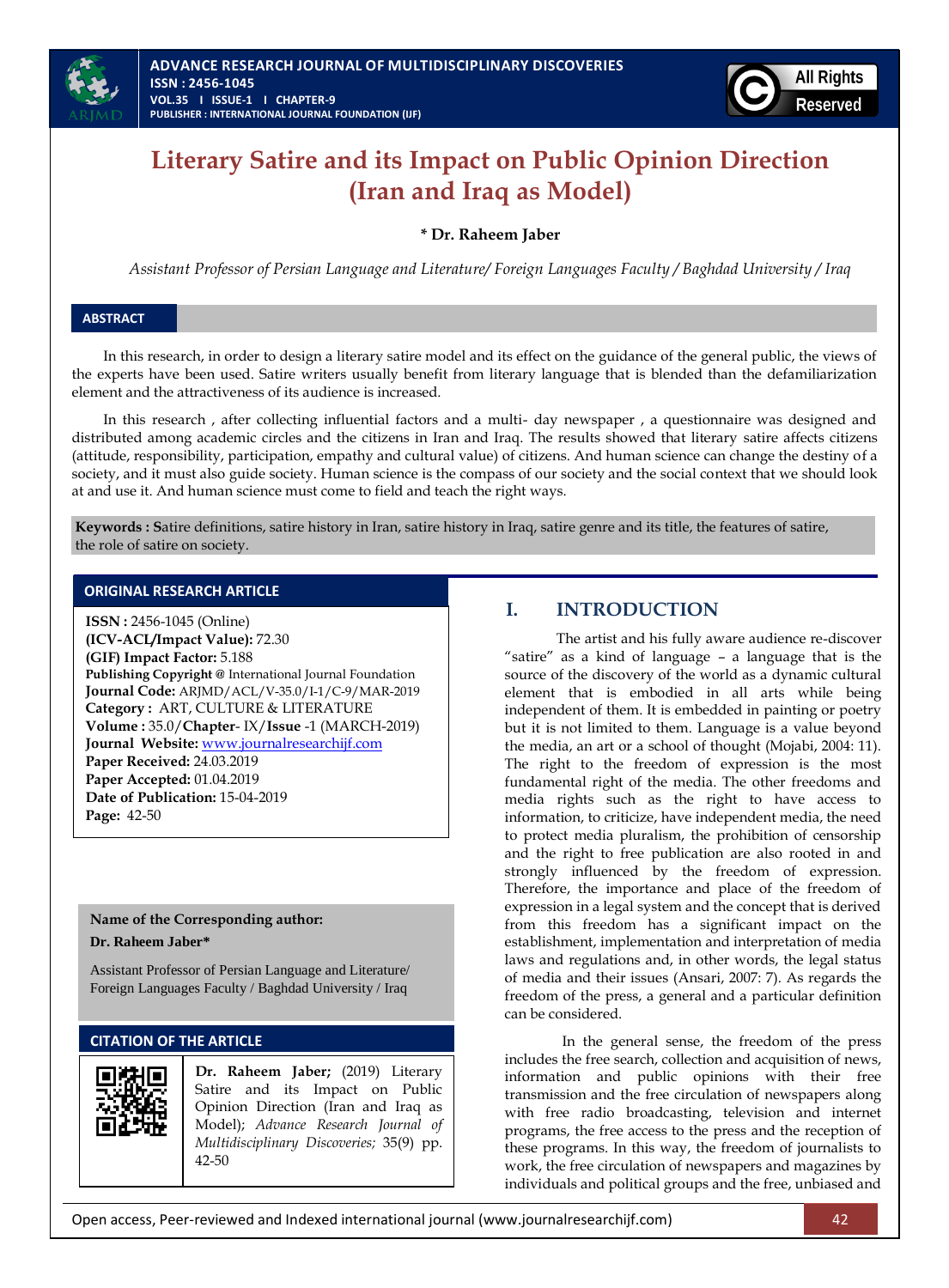objective broadcasting of radio and television programs, the free reflection of public opinion in the press and other mass media are considered to be among the basic conditions for the press freedom. More particularly, the freedom of the press is the unblocked publication of newspapers and other periodical publications without any restrictions or supervision before coming out. It implies not blocking or and arbitrarily stopping their publications by following the standards of the legal responsibilities of the publications and investigating their alleged violations in ordinary courts in the presence of the jury. This is consolidated by adhering to the principle of pluralistic state of intellectual and political diversity within periodicals and other media and preserving their independence from the owners of wealth and power (Motamednezhad, 2007: 25). Perhaps, the best instrument to study the press as the current intellectual movement with the new renaissance is the press itself (Albizi, 1972: 11).

From the author's point of view, the focus and the ultimate goal of the freedom of the press as the provision of free and universal expression and its implementation is the best way of knowing the truth and the untruth. That is why the free press is known as the basic element of a free and rational society because the closest way to arrive at the truth is the competitive provision of alternate views. Furthermore, the progress of society depends on how to distinguish between "right" and "wrong". In this way, one of the benefits of the free press is allowing the free expression of the right and wrong. It gives the community the opportunity to be aware of the wishes and demands of its members.

Therefore, under the favorable conditions of the freedom of the press, the truth, prosperity and freedom can be developed together. If the press control and restrictions seem justified even for a short time, this might eventually lead to an irrational and repressive state of governance.

# **II. RESEARCH OBJECTIVES**

- $\triangleright$  Explaining the role of literary satire in the attitudes of citizens.
- Explaining the role of literary satire in citizens' sense of responsibility.
- Explaining the role of literary satire in the participation and empathy among citizens.
- Explaining the role of literary satire in the cultural values of citizens.

# **III. RESEARCH BACKGROUND**

The present study is a combination of the humanities and sociology and relies on a field questionnaire. The researcher is of the opinion that this research is the first study dealing with the humanities and social issues. The author also knows that the study has some limitations and shortcomings but hopes to compensate for these shortcomings with other broader fields and texts.

# **IV. RESEARCH METHOD**

This study was conducted using a survey and field method through a questionnaire for data collection. This quantitative and qualitative research is an applied study in terms of its objective. The research method is also descriptive and correlational. The statistical population of the survey includes an unlimited number of citizens. The LISREL software (with an unlimited number of 384 people) has been used to determine the sample with regard to the required sample size. The sampling method is randomized stratified sampling. The original research questionnaire is based on a review of previous research and studies. In this sense, the validity and reliability of the entire questionnaire have been tested. In this research, the content and factor validity of the questionnaire items were examined. The opinions of the elites and experts of this field were taken into account in order to identify the factors and the validity of the content of this questionnaire. Moreover, the validity of each structure was confirmed using a confirmatory factor analysis. Likewise, the Cronbach"s alpha method was used to check the reliability of the research instrument. The results in Table 1 show that all the dimensions have an acceptable reliability (which is above 0.7).

## **The Iranian newspapers selected in this research are the following:**

- The Hippo *(Farsi:* رکن دگ *)*as a part of "Etemad newspaper"
- Literature and Arts from "Etela"at Newspaper"
- "Lawless" as a part of the Law newspaper
- "Shahrvang" in the "Citizen" Newspaper
- The dialogue column in "Keihan" newspaper

## **Iraqi newspapers**

**DISCOVERI** 

MULTIDISCIPLINARY

 $\overline{a}$ 

ADVANCE RESEARCH JOURNAL

- *Sabah* Newspaper
- *Haghigh* newspaper
- Time *(Zaman)* newspaper and *Katyusha* column
- "Dastoor & Saffeh" Newspaper (Motefarej)
- Madi newspaper

# **V. THE DEFINITIONS OF SATIRE**

"Satire: sarcasm and humorous expressions" (Rampouri, 1996: About Satire)

"Humor (زنط) is an Arabic term which means comedy and humor. In the literary sense, the word refers to the works of literature that draw on irony, mockery, and sarcasm to show the flaws, ugliness and falsities of individuals and societies. It is synonymous with the "satire" which has been derived from the Latin words "satira" and "satura". The latter means a container filled with various fruits given to the gods of farming and agriculture as a tribute (Dad 1996: About Satire).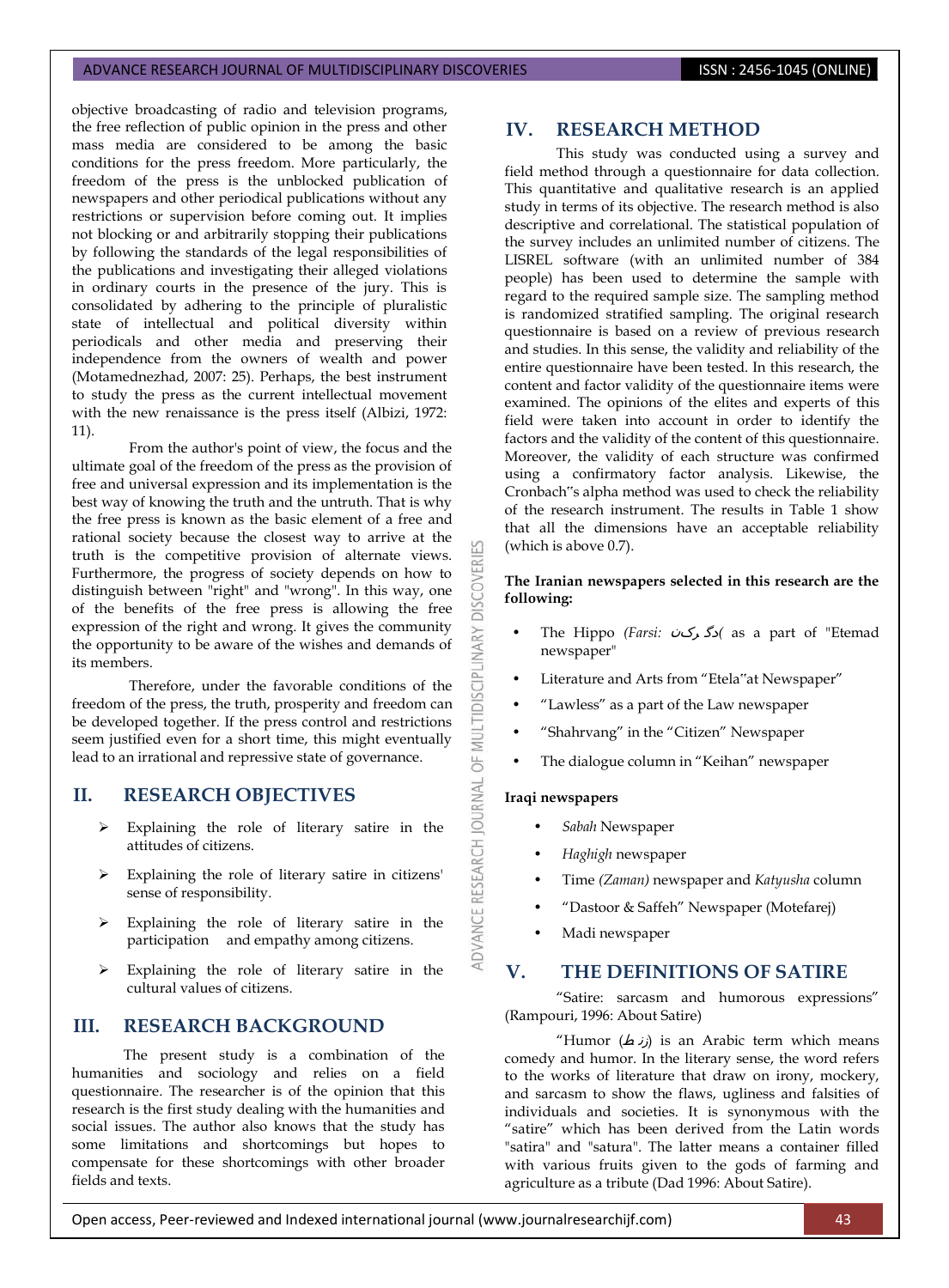## **Alternatively, it can be defined as:**

"The particular way of expressing the concepts of satirical social and political beliefs and the way of exposing the bitter and hateful facts of corruption and injustice of the individual or society whose expressions are normally or severely prohibited. This is under the cover of mockery to reject and dismiss the root of corruption and injustice" (Behzadi, 1999: 56).

Khorramshahi writes: "Satire is a speech that has a point and is expressed with some pleasure, warmth and a kind of joy" (Khorramshahi, 2004: 192). Jonathan Swift (1766-1667), the English writer says that satire is "a mirror in which the viewer sees the face of anyone but himself and this largely forms the reason why satire is so popular in the world and, for the same reason, few are offended by it" (1999: 209). Shafiei Kadkani gives a definition of satire that he believes has not been more comprehensive and more precise in any other source. He defines satire as "the artistic image of the community of contradictions and extremes". He explains that "this artistic image of the paradox is visible in the center of all the real satirical forms of the world literature from Chekhov"s stories to Obeid"s stories and all the narrations made by the pioneers of art and letters which can be considered as a kind of comedy" (Kadkani, 2001: 302)

From the point of view of linguistics, satire is a kind of language use in literature and its main basis is the formulation through the rejection of norms and the addition of rules. From this angle, the distinctive character of this form of language use in literature can be examined by three aspects: the referential side of satire, the evasion of reality in satire and its effect (i.e. pleasantness or unpleasantness). In other words, comedy refers to a reality in the outside world and uses the means to magnify or miniaturize the facts. Now, the "comedy" appears if the fact chosen from the outside world is bitter and its reactions somehow satisfy the absurdity of such an observation in the audience (Safavi, 2005: 16).

The public opinion forms part of the inner strength of a nation but it does not always remain constant and may evolve. This transformation varies according to the social status of the human race at any time with regard to other eras while it differs according to its own social form. Public opinion is a force that sometimes destroys, builds, overflows, pacifies, and stirs everything and becomes silent at other times! It is nothing but the voice of the people and a part of the history of nations. The public opinion is a political force that is not anticipated by the constitution of any state, but plays an important role in consolidating or destroying the paradigms of power. It is not a constant and independent phenomenon but is closely linked to other phenomena including the majority, minority, propaganda, mass media, social laws, cultural values, the values governing society and so on. The public opinion of any society is shaped in the context of the values and the social and cultural forms of that society which means every society shows different reactions to different events distinguished by the norms of each society even from one time to another. In the meantime, the astonishing development and spread of the mass media including the satire in the newspapers has certainly

brought about a change in the growing popularity of the public opinion. Today, these systems are the most important means of informing the citizens and they are used to influence the people"s thoughts and change the attitudes and behaviors of the audiences. As with fiction writing, playwriting, and some other literary forms, the satire and the development of comical genres are a form of expression for communicating the critical aspects and various failings of society with a special language combined with laughter in response to pain and discomfort. Therefore, the language of comedy is a kind of literary language use as viewed in poetry and prose.

The main element in the creation of satire is nothing but the process of "highlighting" that takes us to the prominent or literary language from the automatic language in terms of its two varieties known as the reduction and addition of rules. Through "the rule augmentation", we translate the automatic prose into an order and turn it into poetry through the same automatic regulation. Therefore, the satirical language cannot be taken from such an ambience. What is characteristic of this type of literary language is its referential point. In dealing with satire, we refer to the reality in the outside world and "how we refer to this fact" might create the genres of satire. (Safavi, 2005: 26). Nonetheless, this feature is not sufficient and does not exactly convey the meaning. Hence, we should consider other attributes for the language of satire. "Comedy is not a simple act of visualization, but rather a rationalization consisting of assessments with an eye to the general light that penetrates everything and brings about the position and value of everything by meticulous expression. If we consider the serious poetry as the language of the elite and the elective elements of a nation, then the "humor" and its intricacies must be considered as a feature of all those people and even the most inferior, the poorest and the least developed beings in terms of the knowledge" (Behzadi, 1999 451: ). "Satire is the language of the silent majority." In the following, we read about satire: "Satire is poisonous, bitter and distinctive on the inside and is generally sweet on the outside ... satire and sarcasm are a dangerous way of writing and it is not easy to understand the extent of the ambiguity used to mitigate the violence...." (Radaf 1989: 121). Since a sincere and real humorous effect formed within the framework of the correct factors creating humor is usually regarded as the most accurate literary type, it can also be the most effective form of expression. Of course, causing a smile that covers tears and pain depends on the sharpness and the power of social discretion and sophisticated political thoughts. At the same time, thoughtfulness and meaningfulness are the other sections of this process. Truly, the language of a satirist is always a tongue with stings and hints especially when it reveals a flaw, shortcoming, ugliness and evil or when its shows the unpleasant and unobtrusive characteristics of the people or reveals the demagogueries and superstitions of the society. This is done to achieve the goal of satire which is the amendment of the society by highlighting these features. In general, any matter deemed unethical as a counter-value is criticized by the satirist and his peculiar and sarcastic language.

Open access, Peer-reviewed and Indexed international journal (www.journalresearchijf.com) 44

**IRNAL** a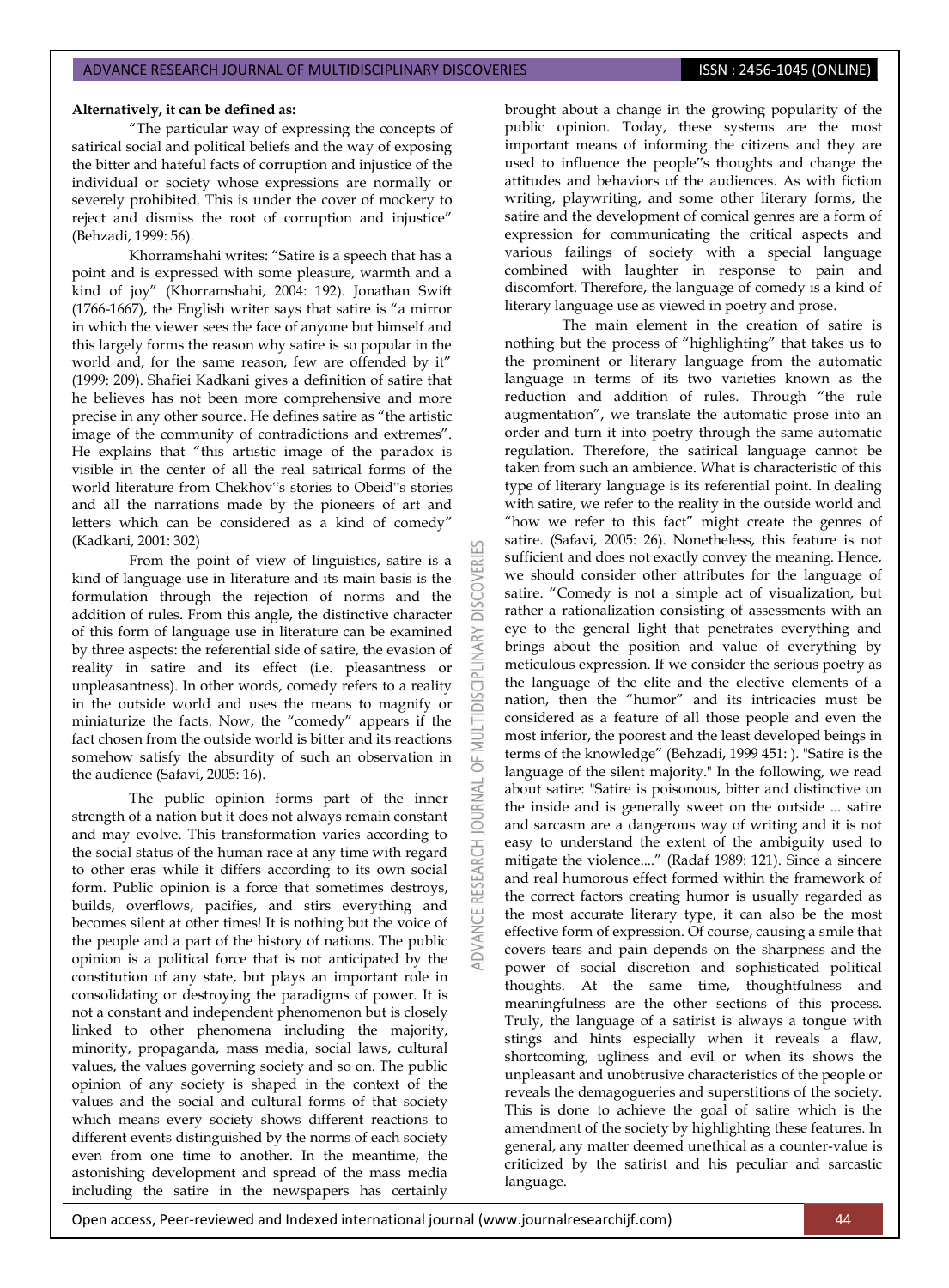## **5.1. The translation of satirical works and its significance**

With regard to the cultural dimensions of satire, there are different perspectives on its translatability. Cicero believes that verbal satire (which is related to the phonetic or written form of satirical factors) is untranslatable while referential satire can be translated (Atardo, 1994: 27). Chiaro believes that verbal satire has two layers with a complete overlap and it is a completely different writing that the receiver understands as a text that has the same meaning (Chiaro, 2010: 2-3). Therefore, any sort of verbal satire must be able to reconstruct this contradiction in the source language. To do this, the ambiguity of the source language must be aligned with the same ambiguity in the target language while, at the same time, a solution is needed for the culturally oriented references often used in satirical works and this essentially seems very complex and difficult.

## **5.2. Satire as a term used by literary men**

Apart from the lexical meanings of satire that appear in cultures and concepts (such as teasing, misleading or slander, code language, accusations, scandals and laughing at someone, etc.), it is used by literary men as "a particular way of expressing social, critical, and political concepts to expose the bitter and hateful nature of the corruptions and the unjust nature of individuals or societies while such revelations are usually prohibited by them. This is achieved through the laughter and fun meant to reject and uproot the basis of corruption and such unfair cases by relying upon satire. Simply put, satire can be defined as a critique and a judgment combined with sarcasm regarded as a literary genre that is developed indirectly and implicitly in circumstances where:

**DISCOVERI** 

**MULTIDISCIPLINARY** 

5 **JRNAL** 3

## *The tear that the mystery of love reveals is burdensome A child in good spirits shall not survive*

This particular feature is expressed by provoking far-fetched mental associations through the right reasoning and difficult conjectures. It points to the unethical and immoral nature of an individual or society. Furthermore, the satire expresses the political and social burden when invisible nets have been cast to trap the honorable men. With this fervor and consciousness, the sharp edge of its attacks targets the malignant society and its prevalent defects rather than the individual" (Behzadi, 1999: 2 and 5- 6).

# **VI. THE HISTORY OF SATIRE IN IRAN**

Of the few surviving texts of the ancient Iran, one can refer to the "Assyrian Tree Poem". In this poem, there is a debate between the palm tree and the goat written in the northern Pahlavi (or Parthian) language. It is created by an unknown poet and includes 121 verses. The Assyrian tree is a satirical debate and belongs to the folk culture of ancient Persia (Roohollah, 1995: 27).

However, after the advent of Islam, with regard to the collection of folk satirical works in Iran, it can be said that the book titled "Aghayed Al-Nesa" (also known as

"Kolthum Nana") composed by Aqa Jamal Khansari, the versed cleric living in the Safavid era is indeed the first Persian work regarding the collection of folk satire. This book is written with a clear language using humorous hints (Fazeli, 2014: 21). In the 10th century, a book titled "Lata"ef al-Tavaef" written by Molana Fakhr al-Din Ali Safi focused independently on such excitements and debates. This particular work has many historical values and countless literary points (Golchin Ma'ani, 1958: 14). In classical Persian literature, satire existed differently in the works of the writers of different periods. In this line, Obeid Zakani is the father of the art of satire in Persian literature (Aslani, 2006: 143).

During the Constitutional Revolution, newspapers such as (Sharafat), (Chanteh), (Paberehneh), (Mullah"s jungle) and a little later (the Jarchi of the Nation) were the journals whose authors wrote their subjects using folk idioms based on folk humor. In this sense, the works of Seyyed Ashraf Al-Din Hosseini, the owner and editor of the newspaper called "The Breeze of the North" also earned a great reputation for the same reason. Shortly thereafter, newspapers such as "Baba Shamal" and "Towfiq" also began to write their themes using a colloquial and informal language (Fazeli, 2014: 22). The newspaper called "Sur al-Esrafil" which was published outside Iran belonged to the same line of publications (Abdul Kareem, 1972: 10).

After this period, one should mention Ali Akbar Dehkhoda and Hassan Moghaddam. The "Proverbs and Examples" and the articles known as "Charand and Parand" (or nonsense) written by Allameh Dehkhoda made the Persian-speaking readers aware of the value and significance of colloquial terms and the rich interpretations of the colloquial language often associated with the satirical and critical concepts. Likewise, "Once Upon A Time" published by Seyyed Mohammad Ali Jamalzadeh was another work that emerged in those years and was full of colloquial expressions, parables, slang terms, funny expressions and humorous remarks from the language and culture of the commoners. In all his works, Jamalzadeh recorded the use of traditional satire by using them in the form of his stories and thus showed the meaning and correct use of folk satire in a proper linguistic context (Fazeli, 2014: 23).

In the following period in contemporary times, the Persian language scholars turned to humor less than their predecessors. Hence, the fundamental transformation of this period was the change in comical texts as a subject of serious academic study. In this context, several texts and resources were published, compiled, translated and edited in the form of articles, books and research reports. But in the field of humor and satire in the culture of the people, the most important work of the contemporary period can be seen in the realm of the national media (as the center of people"s culture) currently continuing its activities which has started since 1961 under the direction of Professor Abu Al-Qasem Anjavi Shirazi. The center which collects Iranian culture in all areas from around the country, has gathered a large collection of jokes and comical expressions used by the people (Mahjub, 2003: 75-74).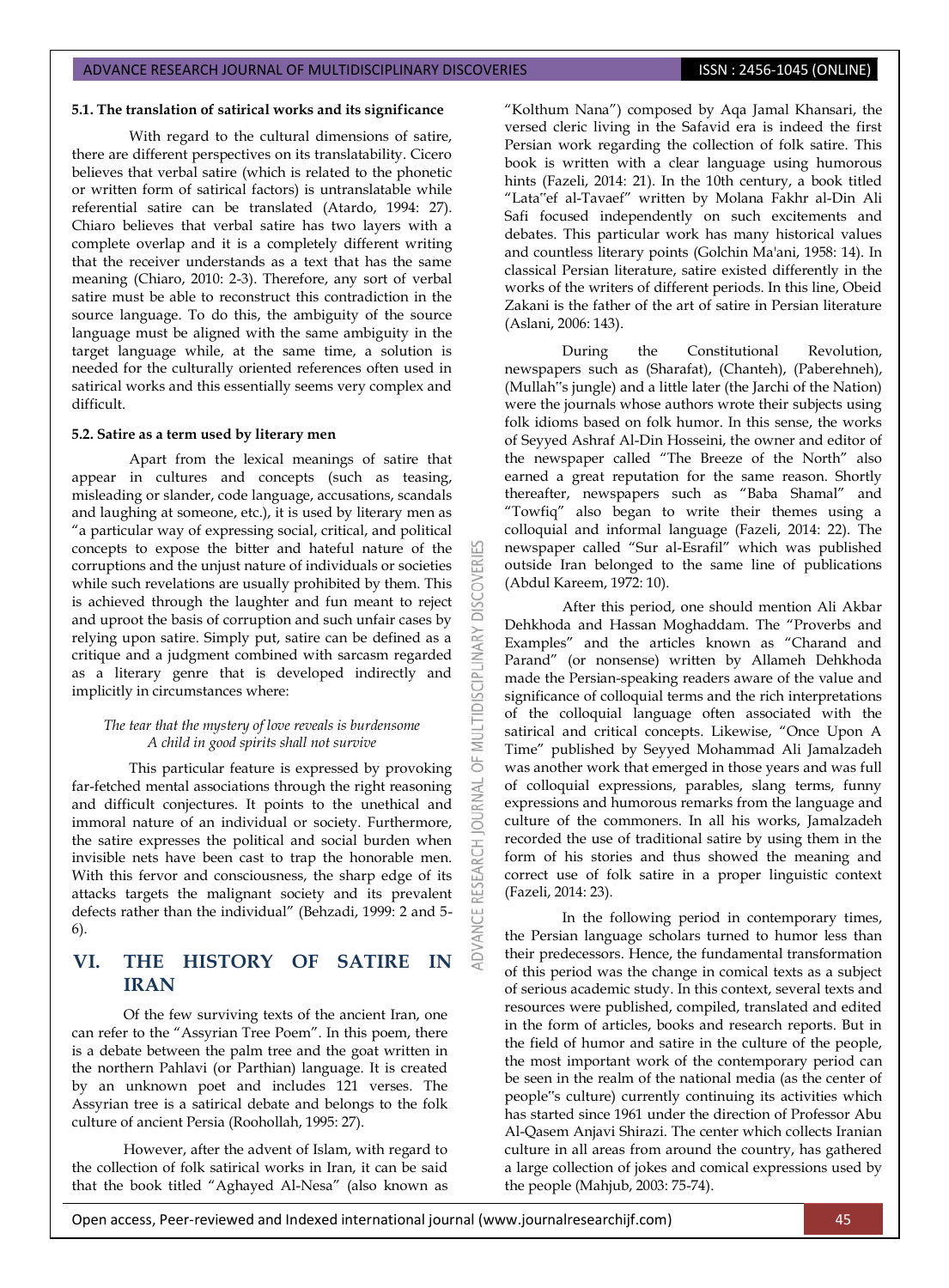Ahmad Shamlu"s book of culture or his multivolume work called "the book of the alley" is another important work about the culture of the Iranian people especially in terms of interpretations, idioms, customs, jokes and the hilarious remarks that have become commonplace in contemporary times.

The book also contains numerous comic narratives written by the author when explaining and interpreting the entries (Fazeli, 2014: 24).

However, the most important newspapers that have comic works and are being released presently in Iran are the following:

- The Hippo *(Farsi:* رک دگ <sup>ن</sup> *)*as a part of "Etemad newspaper"
- Literature and Arts from "Etela"at Newspaper"
- "Lawless" as a part of the Law newspaper
- "Shahrvang" in the "Citizen" Newspaper
- The dialogue column in "Kayhan" newspaper

# **VII. THE HISTORY OF SATIRE IN IRAQ**

53

**DISCOVERI** 

MULTIDISCIPLI

5

a

**IDVANCE** 

Archaeologists say that they have discovered several historical documents in Nineveh, dating back to the kingdom of Assyria in their treasury which were the first satirical papers (Al-Jubouri, 2009: 2).

Nevertheless, during the Islamic era, the poet known as Farzdaq is considered the most important poet of satire. In the Abbasid era in Baghdad, there were some satirists such as Bashar Bin Barad, Abi Nawass, Hamad Abd al-Samad bin Al-Ma'zal, Ibn al-Moghafa and writers like Jahiz, Al-Hamzani, Abu al-Aina and brave poets such as Abu al-Abr, Abu Ghulaleh al-Makhzumi and Abu Hakimeh (Amin, 1987: 112).

However, in the modern era or the Ottoman era in 1869, Zuraa was the first comical newspaper in Iraq and this newspaper continued to come out from the Ottoman Empire to the English occupation of Baghdad. This newspaper was published in Basra in 1889 and Mosul in 1885 (Al-Hasani, 1971: 57). Moreover, some scholars indicate that the newspaper called "Al-Iraq Journal" was the first newspaper in Baghdad during the days of Dawud Pashah"s rule being published in Arabic and Turkish in 1816 (ibid: 58).

According to some academic sources, it is held that Marqat al-Hundi was the first satirical newspaper published in Basra in 1909 and the newspaper followed the writing style adopted by the Turkish papers in Istanbul (Bhatia, 1976: 147). In 1909, several newspapers such as Gerab al-Kordi, Taj El-Nawadar, Jenaha Baz, Khan Jaghan and al-Mozhakat were published in Basra (Mohammed, 2007: 14 -17). From 1913 to 1973, several comical newspapers were published such as "Bolbol Vajha al-Roumi" in 1913, Hazl paper in 1924, Konas al-Shurwa newspaper by Mikhail Tisa in 1925, Al-Matarrudj newspaper in 1926, Borhan newspaper in 1927, Naghed published in 1931 and the newspaper called Habzbuz and its editor "Nuri Sabet" (Al-Sadr, 1972: 56). However, other journals such as Behlul, Shamghamak and Kashkool came out regularly in 1932 and the newspaper called Al-Fulgah was published in 1940 while another journal called Ghorandel edited by Sadeq Azdi was published in 1947 (Ibrahim, 1976: 143).

Other newspapers came out in different years such as Abu Alnavas in 1948, Gazmooz in 1935, Lessan Kashkool in 1954, Sandooq Al-Doniya in 1962, Bohlool in 1962 and Fakayeh in 1963. From 1969 to 1973, a newspaper called "Motefarrej" was published during the era of the Saddam regime as the last satirical newspaper. Its publication was stopped by the regime after 1973 (Al-Miahi, 2011: 65). In this contemporary era, Ahmed Matar was one of the poets who strongly criticized the Arab rulers, their ranks, and their cruelty using poetry and satire. He condemned the social sufferings of the Iraqi society and the Arab nation and studied these issues (Ayesh, 2005: 5). He wrote for the Kuwaiti newspaper known as "Al-Ghabas" (Ghanim, 1998: 57).

Several newspapers were published after the collapse of the Saddam regime, the most important of which were: the Habz Booz newspaper concerned with globalization (2003), the Behlul newspaper in 2003, Karwak in 2007, Falqeh magazine in 2007, Dastoor paper and its comical additions in 2008 and the newspaper called "Nahno Hona" (We Are Here), (Habz Booz al-Youm), Haj Agha Radhi in Karbala, the Caricature Guide (Al-Moujah al-Karikaturiya) in 2010 and the new Sabah newspaper published in 2008.

# **VIII. THE GENRE OF SATIRE AND ITS THEME IN NEWSPAPERS**

Comedy, humor, jokes and hilarious stories are the phenomena that cause us to smile or laugh as we read or hear them. The Longman Dictionary (2005: 796) has provided two main meanings for humor:

- a) The ability or desire to think about funny things or the funny things expressed indicating this ability in a person
- b) The existing characteristic in something what has made it interesting and makes the people laugh

Spanacaci has categorized satire from different perspectives. He divides humor from a linguistic perspective into three categories: linguistic joke, cultural joke, and universal joke (Spanacaci, 2007: 11). Harry believes that language satire has an attribute of contradiction or the contradiction between what is expected by the listener and what is actually happening in a joke and the contributing factor to this contradiction is "ambiguity". Although this is contrary to the listener"s expectation, it might eliminate the paradox. The verbal games are the linguistic satires often considered untranslatable because of the strong dependence on the structure of language (Harry, 2006: 7-22.)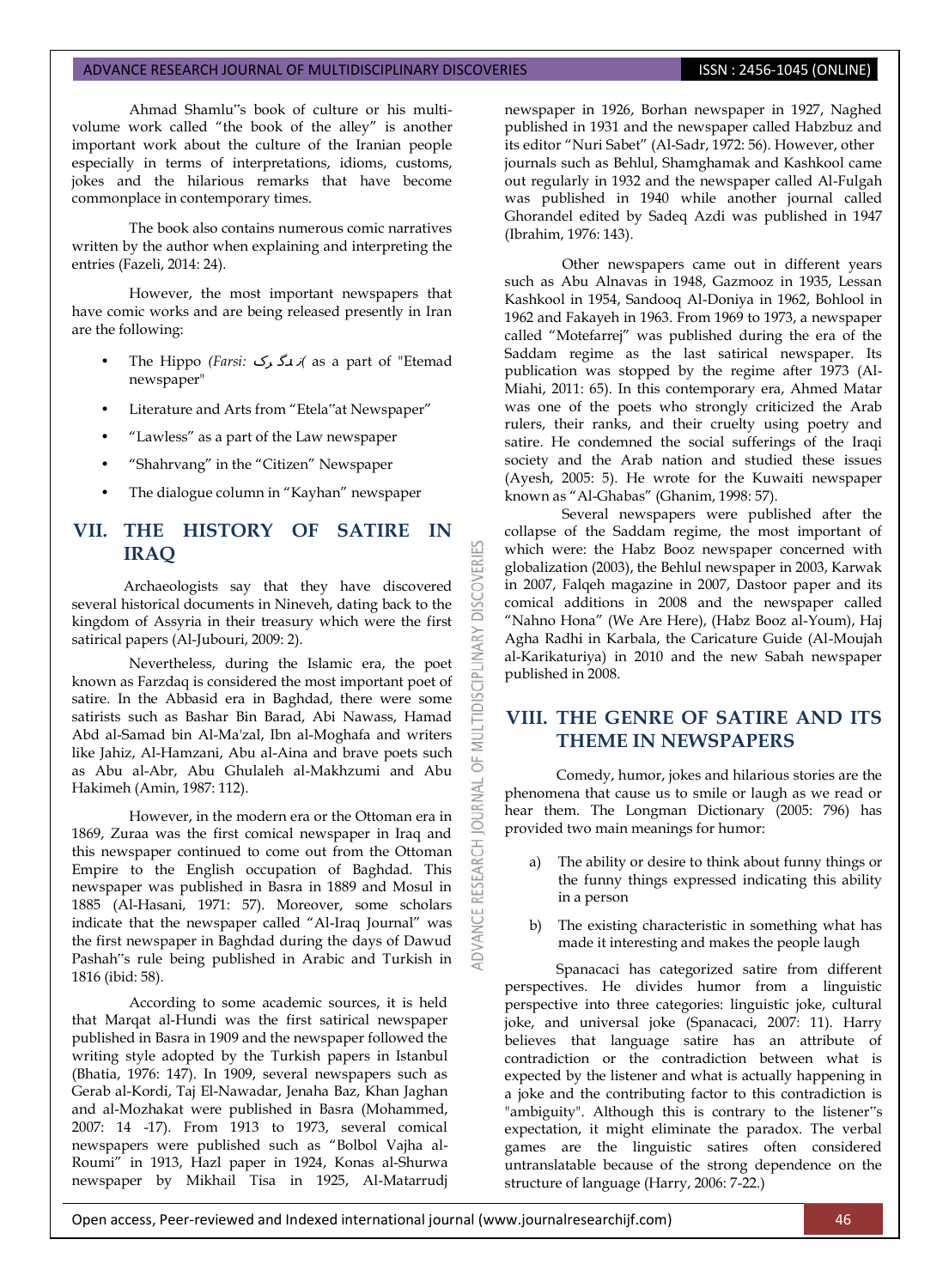# **IX. THE DISTINCT CHARACTERISTIC OF SATIRE FOR THE PEOPLE**

## **9.1 The hilarious and pleasant quality**

One of the distinctive features of humor can be the funny thing that makes you joyful. Benedetto Croce summarizes his ideas about laughable phenomena: "Bursting into laughter is the result of a two-step process. First, humans are disturbed by the perception of a kind of distortion, but the laughter comes immediately afterwards from the psychological pressure that is being predicted "(Feibelman, 2001: 75-77). The theory Croce adheres to encompasses all the elements of the classical thinkers from Plato to Kant and is an example of the theory of relaxation after intensity. According to this theory, comedy is a psychological phenomenon and comes about when we find that something is not as unpleasant as we had expected. As a result, it suddenly gives us a sense of tranquility. The psychological forces that were prevented from expression are suddenly released and the result is laughter (ibid: 76).

### **9.2 The release of energy**

The biological value of laughter is that it releases the unused energy and is also a substitute for the suppression and its consequent consequences. According to Menon, only when we look at objective phenomena from different perspectives, their incompatibilities are manifested. Therefore, jokes and laughter should also open up different perspectives. Menon ultimately believes that "a joke is the result of incompatible perceptions of a single object, which is due to our understanding of the nature of the object and its relations with other objects". Then, the problem depends on the relations that the object has with other objects and our awareness of the nature of that particular object (ibid: 82-80)

## **9.3. The creation of pleasure**

Tracy Seward "considered the funny phenomena of psychological foundations that give life to the soul and add to its pleasure." When our souls are ready to accept this process and we come across inconsistent events – an event that has intensified joyful memories directly and indirectly when an inconsistent event is observed and it overcomes the human existence. This vague emotional state gives rise to vitality and liveliness, though this is initially due to the active pursuit of vitality. In the next step, pleasure becomes essentially passive. The pleasure comes from a joyful inner experience. The attractiveness of this state of mind is linked to the objective event and, in this way, the active vitality is felt in a laughable state and the event that creates this mood is considered funny. As a result, this transition creates a feeling of understanding for the funny phenomena "(ibid., 2001: 91).

## **9.4. The creation of a common sense**

One of the theorists who have put forward some ideas about satire and the subconscious is Sigmund Freud. Freud"s theory suggests that the satire is a kind of "Sensus Communis" or the common sense and general

understanding. This means that the hilarious quality of the social nature depends on the logical confirmation of the others" perceptions. The joke always requires the judgment of others and has a social domain. According to Alfred Schötes, "jokes like fantasies and dreams are abstract actions or the distance from the daily life as the actions that represent the common structures of universal life" (Siavash, 2010: 8).

## **9.5. The creation of peace**

The theory of "peace" was raised in the 19th century by Herbert Spencer. Spencer argued that "laughter is the liberation of the suppressed nervous energy that ultimately leads to the inner peace of mind." Nevertheless, this theory is well-known in the book on jokes and its relation to the notion of subconscious developed in Freud's work in 1905. Freud explains in this work that "the effect of a free or discharged gene on laughter has this certain quality for the reason that it reduces the amount of energy normally used to contain or suppress the psychosocial activity" (Critchley, 36: 2004). This release and discharge is followed by calmness.

## **9.6. A sense of excellence**

53

**DISCOVERI** 

**IDISCIPLINARY** 

Ξ 5

**JRNAL** a

Based on the theory of supremacy that has been raised by Plato, Aristotle, Conintilian, and Thomas Hobbes in modern times, "we laugh because of the sense of superiority over others" or because of the sudden glory resulting from the sudden perception of our superiority as compared to the subversion of others or our previous inferiority" (ibid: 36). This sense of supremacy being instilled into the audiences can create more motivation for their attention.

## **9.7. The change in the present reality (Creating Inconsistency)**

It can be said that humor is the result of a discrepancy between the usual orientation of objects and the way they represent themselves in a joke or between the expectation of the individual and reality. Comedy is displayed through the creation of a new reality and the changing circumstances of a person. Laughter is the result of an expectation that suddenly fails (Bergson, 67: 1379). James Russell Lovell wrote in 1870: "In the first analysis, the humor is an understanding of inconsistency". The humor is the outcome of inconsistent experiences between the human knowledge or expectations on the one hand and the events occurring in the jokes and humorous language on the other (Critchley, 2004: 36). Henry Bergson believes that any kind of reversal in the rational order is an event that can form the subject of comedy. For example, he says, "it is funny when the means take the place of the end or an irrational order arises for some reason. Comedy does not refer to the supremacy values being exaggerated but refers to the unawareness of a person regarding the hidden logic in those values which is based on full-fledged subjectivism (Feibelman, 2001: 72).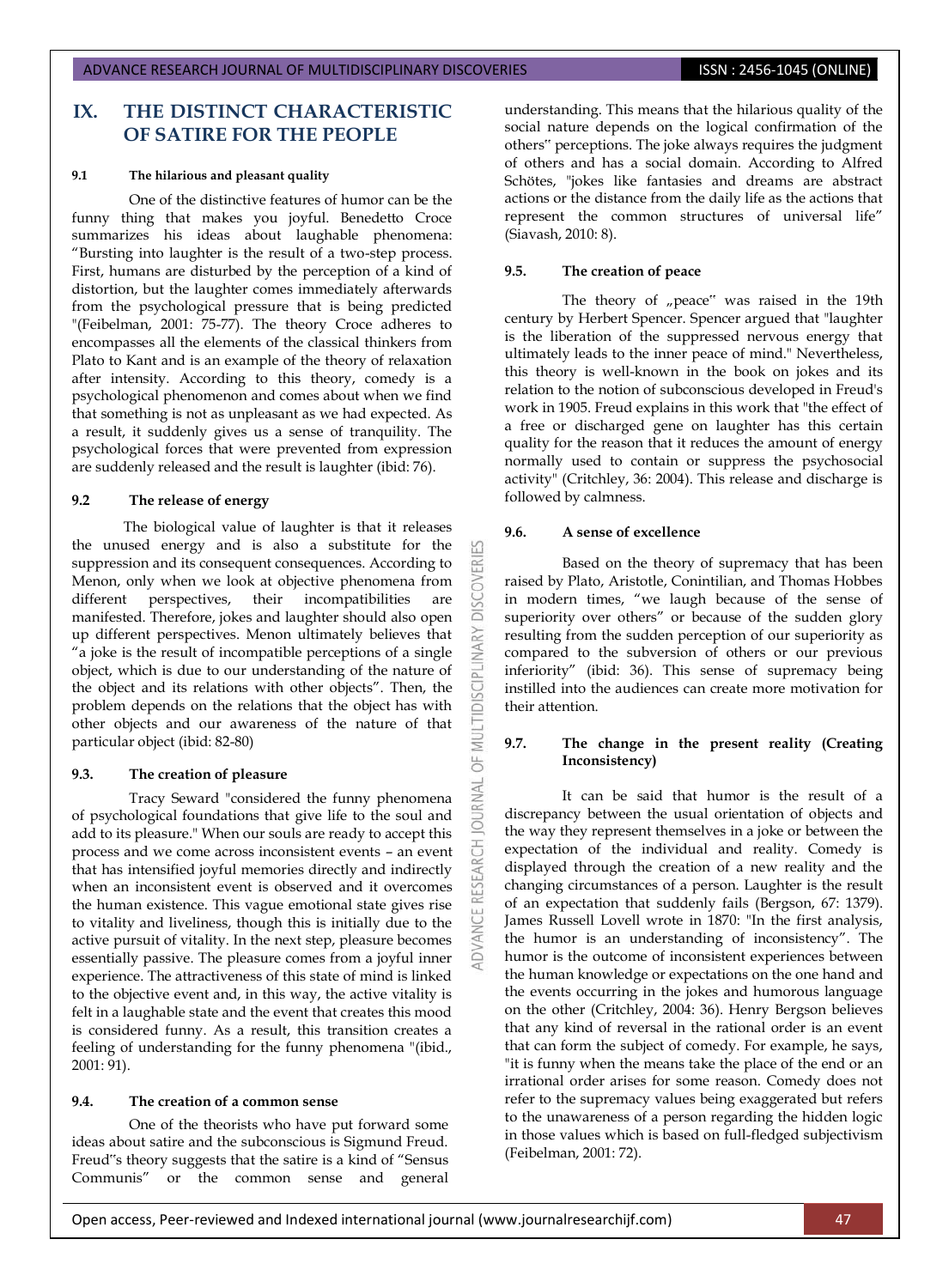## **9.8. Defamiliarization**

The commonality of anthropology and satire can be understood as defamiliarization. The threads of common sense are torn, the unexpected event is formed, and the familiar issues are placed in the context of an unfamiliar category and even shocking contexts so that the audience or readers can become aware of their hidden concept. According to Hank Dresson, "comedy is a form of social and critical anthropology as a phenomenon that changes the familiar notions into unfamiliar ones, mitigates the mythical and mysterious quality of phenomena and turns the world of common sense upside down. Comedy uses a reversed position facing the world and returns a person to the daily life by making the daily life seem as an unfamiliar notion (Critchley, 2004: 78).

# **X. RESEARCH FINDINGS**

First, the data analysis is performed using the structured equations technique and the LISREL software. Given the limitations in the scope of this article, the models for measuring the variables of the research have not been provided and only the structural model of the research hypotheses is presented.



The standard coefficient for the role of literary satire on the citizens" attitude is 0.84, the role of literary satire on the sense of responsibility is 0.87, the role of literary satire on citizenship participation and empathy is 0.83 and the role of literary satire on the cultural value of citizens is 0.68.



The significance factor for the role of literary satire on the citizen's attitude is 7.76, the role of literary satire on the sense of responsibility is 8.77, the role of literary satire on citizenship participation and empathy is 5.94 and the role of literary satire on the cultural value of citizens is 5.81.

**Table 1: Cronbach's Alpha Variables**

| <b>Cronbach's Alpha</b><br><b>Variable</b> | Variable                            |  |
|--------------------------------------------|-------------------------------------|--|
| 85%                                        | Citizens' Attitude                  |  |
| 78%                                        | Citizens' Responsibility            |  |
| 90%                                        | Citizens' Participation and Empathy |  |
| 86%                                        | Cultural Values of Citizens         |  |

| Table 2: The Goodness of fitness indexes for the model |  |  |
|--------------------------------------------------------|--|--|
|--------------------------------------------------------|--|--|

| The statistic of<br>the hypotheses<br>model | Acceptance<br>Index  | <b>Goodness of Fit</b><br>Index |
|---------------------------------------------|----------------------|---------------------------------|
| 0.073                                       | <b>RMSEA&lt;0.08</b> | <b>RMSEA</b>                    |
| 0.94                                        | NFI>0.90             | <b>NFI</b>                      |
| 0.9                                         | NNFI>0.90            | <b>NNFI</b>                     |
| 0.92                                        | IFI > 0.90           | IFI                             |
| 0.98                                        | CFI>0.95             | CFI                             |
| 0.93                                        | GFI>0.90             | GFI                             |
| 0.88                                        | AGFI>0.85            | AGFI                            |
| 0.058                                       | <b>RMR&lt;075</b>    | RMR                             |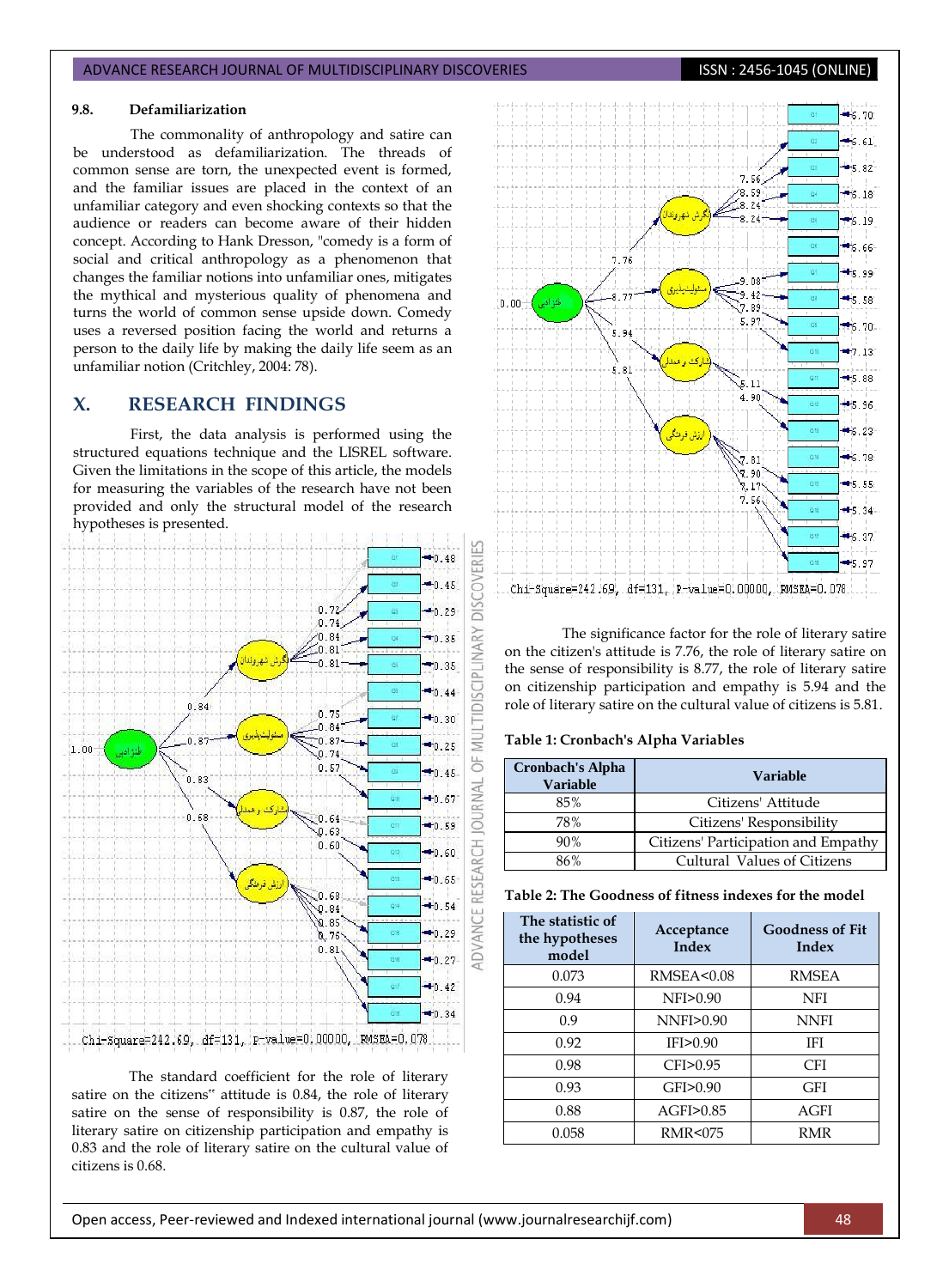**Table 3. Summary of the results of research objectives and their test results**

| <b>Test result</b> | <b>T-</b><br>Value | correlation<br>coefficient | <b>Objectives</b>                                                                      |
|--------------------|--------------------|----------------------------|----------------------------------------------------------------------------------------|
| Confirmation       | 7.76               | 0.84                       | Explaining the role of<br>literary satire on citizen's<br>attitude                     |
| Confirmation       | 8.77               | 0.87                       | Explaining the role of<br>literary satire on citizens'<br>accountability               |
| Confirmation       | 5.94               | 0.83                       | Explaining the role of<br>literary satire on citizens'<br>participation and<br>empathy |
| Confirmation       | 5.81               | 0.68                       | Explaining the role of<br>literary satire on cultural<br>values of citizens            |

# **XI. CONCLUSION**

Following the research questions, we conclude that directing the public opinion through the provision of literary satire methods that have a high degree of decisive influence and many of the important concepts that express their clear and distorted expressions in the language of satire can be largely accepted by the audiences. Accordingly, there are many activities in the field of literary satire, politics and society. This phenomenon is now seen as a form of political activity having penetrated the public with audiences usually looking at the newspapers for one or two words to get a general state of the affairs and a general statement of the political and social situation. The reliance of informational powers on literary satire is globally effective. This tool is one of the effective ways in which cultural materials are conveyed to the audiences for the gradual change of their attitudes.

# **I. REFERENCES**

# **Arabic resources**

|  | [1]       وزارة   الـثقـافـة   والاعلام، بغداد ، |        |  |
|--|--------------------------------------------------|--------|--|
|  |                                                  | . 1976 |  |

- [2] امين ، نعمان محمد كتاب السخرية في الادب العربي حتى نهاية القرن الرابع الهجري ، دار التوفيقية للطباعة بالازهر 1978 ،
- ]3[ تطی، فائك ، انًٕسٕعّ انصحفٍّ العراقيه، مطبعه الاديب البغداديه، تغذاد،1976،
- [4] الـجبوری، جميل ، جريده الـمدی، ملحق راکرِ عرالٍّ انعذد 1577 2009،
- ]5[ انحسُی، عثذ انرزاق ،تارٌخ انصحافّ العراقيه ، الجز الأول، الطبعه الثالثة، مطبعة العرفان، لبنان، 1971
- [6] الصدر ، محمد مهدي ، من صحافة الهزل ، حبزبوز ، صاحبها ، تاريخها، كفاحها ، جوانب من حياتها ، دراسات في الصحافة العراقية ، مديرية الاعلام العامة ، تغذاد ، 1972
- [7] عايش ، محمد ، احمد مطر شاعر المنفى ، دار انٍٕسف ، تٍرٔخ ، 2005
- .<br>[8] عبد الكريم ،احمد ، الصحافة االٌراٍَح،تغذاد ، 2791چاپ ٔزارخ اعالو
- .<br>[9] غُنيم ، كمال احمد ، عناصر الابتداع الفني في شعر احمد مطر ، مكتبة مدبولي القامرة ، 1998.
- ]10[ انکثٍسی ، د. عُاد اسًاعٍم االدب فی صحافّ انعراق / /1972 انُجف االشرف
- .<br>[11] محمد ، هناء نعمة ، الصحف النصرية ، د.<br>الفكاهية ، دليل الصحافـة والطباعة فـي البصرة ، جامعة البصرة ، 1889- 2007 .
- [12] المياحي ، محمد ساهي ، پايانامه انصحافح انساخرج فً انعراق تعذ 2003 ، تغذاد، .2011

# **Farsi References**

**DISCOVERI** 

ADVANCE RESEARCH JOURNAL OF MULTIDISCIPLINARY

- [13] **Aslani, Mohammad Reza,** The Dictionary of Comic Vocabulary and Terms, Caravan Publishing House, 2006 Hamadan.
- [14] **Ansari, Baqer (2007),** Public Relations Rights, SANT Publications, Tehran.
- [15] **Bergson, Henry Louie (2000),** Laughter, Translated by Abbas Bagheri, Tehran, Shabaviz Publishing, First Edition
- [16] **Behzadi Andouhjerdi, Hossein,** Modern Literary Techniques and Genres, 2002, Second Edition, Tehran, Islamic Azad University, Central Tehran Branch
- [17] **Behzadi, Andouhjerdi, Hossein (1999)** Comedy and Comical Works in Iran, Sadouq Publishing House, Tehran, Second Edition
- [18] **Hari, Abolfazl (2006),** A Contribution to the Principles and Basics of the Translation of Comedy, Studies 4 (14) 7-22
- [19] **Khoramshahi, Baha al-Din;** Hafiz is our memory; Tehran: Ghatreh Publishing, 2004.
- [20] **Dad, Sima,** Literary Terms Dictionary, 1996, Second Edition, Tehran, Morvarid
- [21] **Rampouri, Ghiasuddin Muhammad,** Culture of Ghiyath Al-Loghat, 1996, Second Edition, Tehran, Amir Kabir
- [22] **Radfar, Abolqasem (1989)** What is comedy? The Spread of History and Literature, pp. 117-119
- [23] **Roh al-Amini, Mahmud 1996,** Cultural and social phenomena in the Persian literature. Tehran: Agah publication